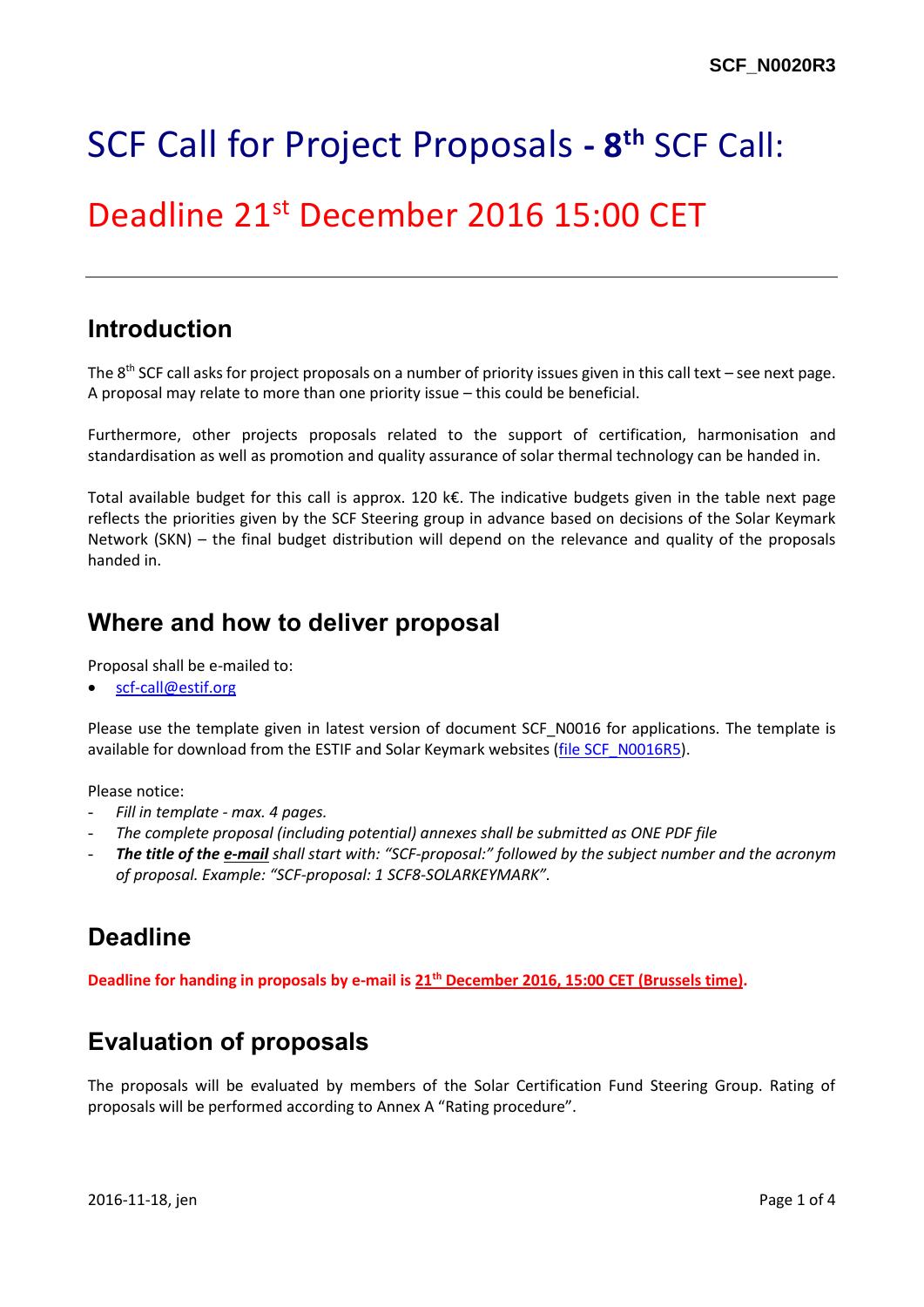### **Priority subjects**

| <b>No</b>      | Title of priority issue                                                                                             | <b>Indicative</b><br>budget<br>k€ | <b>Content/Examples of outcomes</b>                                                                                                                                                                                                                                                                                                                                                                                                                                                                                                                                                                                                                                                                                                                                                                                                                                                                                                                                                                                                   |  |  |
|----------------|---------------------------------------------------------------------------------------------------------------------|-----------------------------------|---------------------------------------------------------------------------------------------------------------------------------------------------------------------------------------------------------------------------------------------------------------------------------------------------------------------------------------------------------------------------------------------------------------------------------------------------------------------------------------------------------------------------------------------------------------------------------------------------------------------------------------------------------------------------------------------------------------------------------------------------------------------------------------------------------------------------------------------------------------------------------------------------------------------------------------------------------------------------------------------------------------------------------------|--|--|
| $\mathbf{1}$   | Alternative In-Situ<br>software<br>Acronym:<br>SCF8-InSitu                                                          | 25                                | Co-financing project to develop an alternative to In-Situ<br>software for dynamic system testing (DST).<br>Background: There is a risk that ISO 9459-5 (which is used in EN<br>12976-2) could be withdrawn due to problems with the<br>availability of present In-Situ software.                                                                                                                                                                                                                                                                                                                                                                                                                                                                                                                                                                                                                                                                                                                                                      |  |  |
| $\overline{2}$ | Scheme rules for<br>certification of absorber<br>coatings. Acronym:<br>SCF8-SK-Abs                                  | 8                                 | Solar Keymark Scheme rules for absorber coatings. This is a<br>follow-up project because more Round Robin testing was<br>found to be necessary to finalise the project.                                                                                                                                                                                                                                                                                                                                                                                                                                                                                                                                                                                                                                                                                                                                                                                                                                                               |  |  |
| 3              | Strategy<br>Acronym:<br><b>SCF8-Strategy</b>                                                                        | 10                                | Support the activities of the Working Group in charge of<br>the elaboration of a strategy for Solar Keymark that is in<br>line with the changes and requirements of the Market<br>(including support schemes, legislation and certification<br>applicable to RES products). Please read item 16 of<br>SKN_N0285R1_20MeetingMinutes-<br>InclCommentsFromSF.pdf and item 26 of<br>SKN N0312R0SKN-21.MeetingMinutes DRAFT.pdffor the<br>basis of this Project.                                                                                                                                                                                                                                                                                                                                                                                                                                                                                                                                                                           |  |  |
| 4              | <b>Broadening scope</b><br>(products)<br>Acronym:<br><b>SCF8-SK-Scope-Products</b>                                  | 10                                | Broadening the scope of the Solar Keymark with respect to<br>products. The project should focus on two paths to address<br>the 'pyramid' (the pyramid is described in SKN_N0298, see<br>below) using the components data and broadening the<br>scope upwards in the 'pyramid'.<br>The goal of the project is to increase and ensure the value<br>of the Solar Keymark now and in the near future. It should<br>give clear indication on the targets (where to), path (how),<br>timetables (when), types of customers (who) and expected<br>commercial values (what).<br>In particular, it should make a feasibility study on a new<br>certification scheme for "systems with solar contribution"<br>(as defined in the context of ErP).<br>The project should be executed by proven experts in the<br>broad field of certification, heating markets, regulations,<br>government policies and people with a good commercial<br>mind.<br>For more information on the basis of this call topic, please<br>read N0298R0 OverviewLegalReqs |  |  |
| 5              | Broadening scope of SK<br>certification with regard<br>to quality and durability<br>Acronym:<br>SCF8--SK-Qual&Durab | 10                                | Broadening of the scope of Solar Keymark Certification with<br>regard to quality and durability issues for collectors and<br>systems. The purpose of the project is to prepare and<br>implement a plan to actively support developments aimed<br>at standards or comparable references that could bring<br>quality and durability issues such as expected product life                                                                                                                                                                                                                                                                                                                                                                                                                                                                                                                                                                                                                                                                |  |  |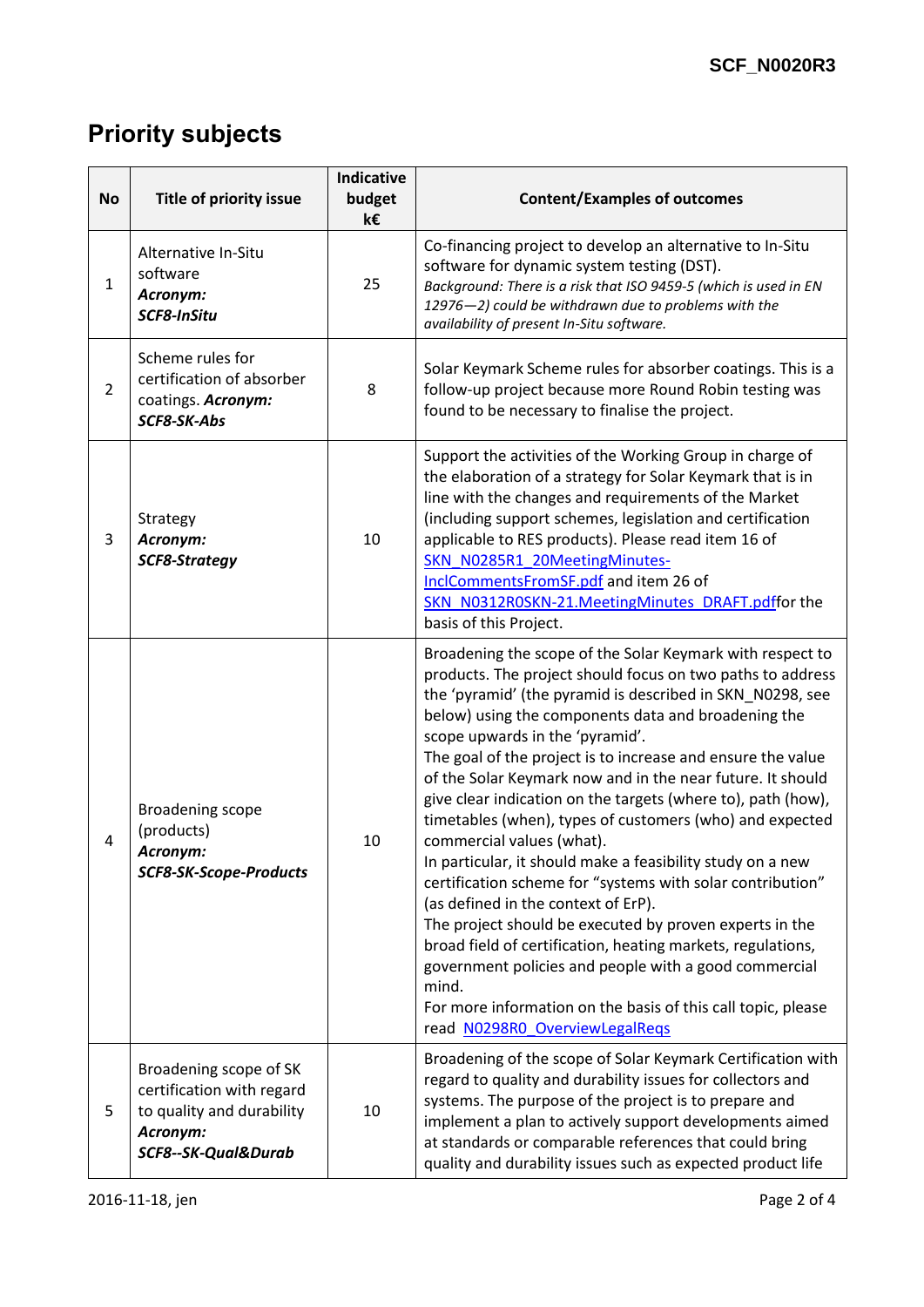|           |                                                                                        |                                           | time, drinking water quality, construction issues, emission<br>issues, energy costs issues and life cycle assessment issues<br>to the level of a Solar Keymark certification scheme.<br>For more information on the basis of this Call, please read<br>N0298R0 OverviewLegalRegs                                                                                                                                                                                                                                                                                                                       |  |
|-----------|----------------------------------------------------------------------------------------|-------------------------------------------|--------------------------------------------------------------------------------------------------------------------------------------------------------------------------------------------------------------------------------------------------------------------------------------------------------------------------------------------------------------------------------------------------------------------------------------------------------------------------------------------------------------------------------------------------------------------------------------------------------|--|
| <b>No</b> | Title of priority issue                                                                | <b>Indicative</b><br>budget<br>k€         | <b>Content/Examples of outcomes</b>                                                                                                                                                                                                                                                                                                                                                                                                                                                                                                                                                                    |  |
| 6         | Adding value<br>Acronym:<br>SCF8-Add-Value                                             | 10                                        | Adding value to the Keymark Certificates. This includes<br>improving the added value of certificates by facilitating<br>certified data to the most important databases, design and<br>development tools.<br>In relation with the work done in other SCF projects such as<br>SCF5-DATABASE and SCF6-SK-ECO, this project will assure<br>that the SKN database facilitates links to most important<br>databases, with a special importance to all ErP tools and<br>also to design and development tools.<br>For more information on the basis of this Call, please read<br>SKN_N0298R0_OverviewLegalReqs |  |
| 7         | Promotion<br>Acronym:<br><b>SCF8-Promotion</b>                                         | 15                                        | Promotion of Solar Keymark certification, namely activities<br>focused in raising awareness about the SKN and in<br>promoting information and communication on SKN related<br>topics to defined target groups, based on the<br>recommendations of the SKN Marketing and<br><b>Communication WG</b>                                                                                                                                                                                                                                                                                                     |  |
| 8         | Improve acceptance<br>criteria of special test<br>Acronym:<br><b>SCF8-Special-Test</b> | 8                                         | Support the activities of the Working Group dealing with<br>the improvement of the SK scheme rules related to the<br>revision of the "10% Rule of section 6.3" by elaborating an<br>improved acceptance criteria.                                                                                                                                                                                                                                                                                                                                                                                      |  |
| 9         | Support to Liaison<br>CEN/TC312 officers<br>Acronym:<br><b>SCF8-LiasTCxxx</b>          | 20<br>$(3-5per)$<br>convener,<br>officer) | Supporting convenors for CEN TC liaison officers.                                                                                                                                                                                                                                                                                                                                                                                                                                                                                                                                                      |  |
| 12        | Other good ideas<br>Acronym: SCF8-Other                                                |                                           |                                                                                                                                                                                                                                                                                                                                                                                                                                                                                                                                                                                                        |  |

*Note: Total indicative budget is 120 k€*